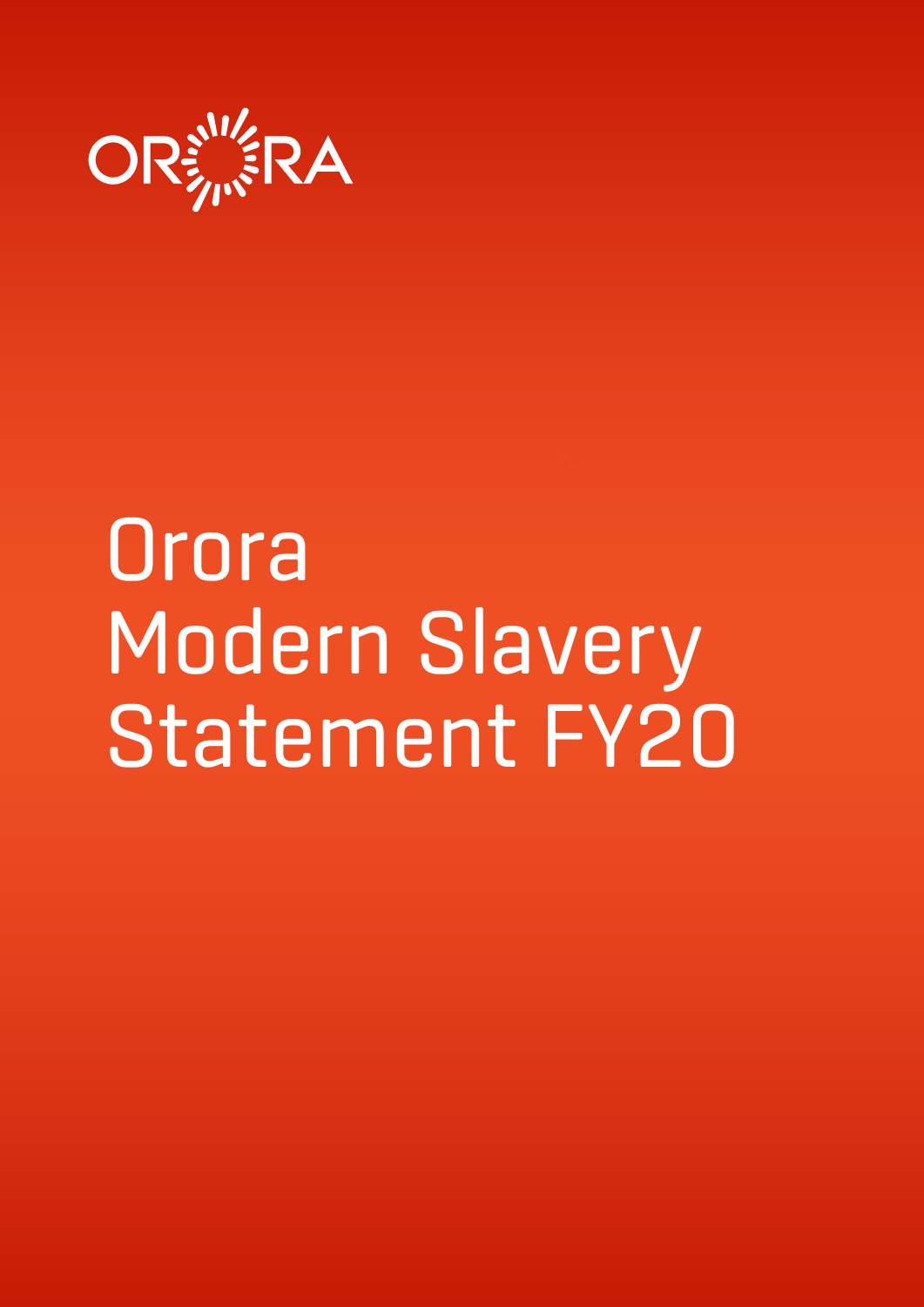### Introduction

Orora Limited (**Orora**) is pleased to submit its Modern Slavery Statement for the financial year ended 30 June 2020 (**FY20**), as required under the Australian Commonwealth Modern Slavery Act 2018 (**Act**).

We have prepared this statement on a consolidated basis for Orora together with its subsidiaries (**Orora Group**) – although not all of the entities in the Orora Group are subject to both or either of the Act or Californian Transparency in Supply Chains Act, which are applicable to the Orora Group.

This joint statement should be read in conjunction with Orora's other periodic and continuous disclosure announcements lodged with the ASX, including our FY20 Annual Report and Corporate Governance Statement, which are available at https://www.ororagroup.com/investors and provides:

• Background information on our operations and supply chains

- A summary of our strategic approach to sustainability and the governance arrangements we have in place to continually assess and improve our approach to addressing modern slavery risks
- A summary of the main modern slavery risks that we currently face
- Information on the actions being taken to mitigate those risks and how the effectiveness of these mitigating actions is assessed
- Any other information as required by relevant legislation

Each year, our statements will build upon the depth of our previous modern slavery work.

Appendix 1 to this statement contains details on the entities that are included in this joint statement, the reasons why a joint statement is appropriate for Orora, and the process of consultation with entities covered by this statement.

#### In this statement

| Introduction                             | Identifying modern slavery risks               | 8  | Looking ahead                                                 | 13 |
|------------------------------------------|------------------------------------------------|----|---------------------------------------------------------------|----|
| Orora's approach and commitment          | Due diligence – actions taken to               |    | Approvals                                                     | 13 |
| About Orora                              | assess and address modern                      | 9  | Appendix 1 - Joint Statement<br>and Consultation              | 14 |
| Orora's operations and supply chains     | slavery risks                                  |    |                                                               |    |
| Governance of modern slavery<br>at Orora | Our COVID-19 response<br>Assessing our actions | 11 | Appendix 2 - Orora's principal<br>business groups, operations |    |
|                                          | and outcomes                                   | 12 | and supply chains during FY20                                 | 15 |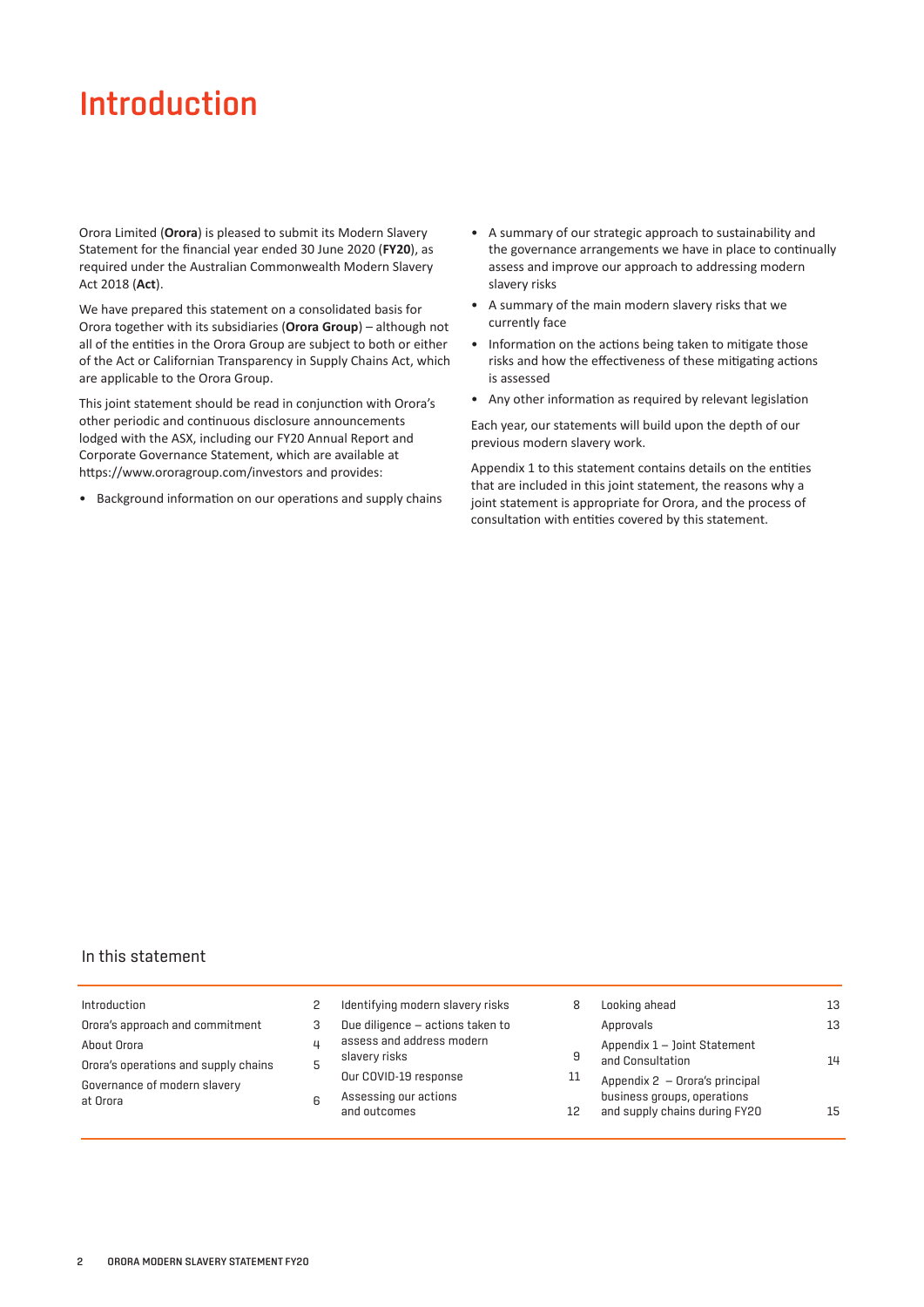### Orora's approach and commitment

#### We oppose all forms of slavery in our operations and the operations of our suppliers

We have always been committed to our people, and the protection of human rights.

Sustainability is core to Orora's approach in achieving our strategic goals, by reducing our impact on society and the environment, and maintaining the respect and support of our people and the communities in which we operate.

Our sustainability activities are guided by our three pillar program of People, Planet and Prosperity, which aligns to our obligations as a signatory to the United Nations Global Compact (**UNGC**). We monitor, manage and report progress on a range of indicators used to assess the effectiveness of our responsible business programs and performance. We report our progress against these metrics in our Annual Report and Corporate Governance Statement, which should be read in conjunction with this statement. Further information on our approach to sustainability can be found in our 2020 Annual Report and Corporate Governance Statement available at https://www.ororagroup.com/investors.

We are committed to identifying, assessing and mitigating human rights impacts, providing access to remedy through effective grievance or complaint mechanisms and ensuring continuous improvement to strengthen our actions. We have not yet found instances of modern slavery in our operations or supply chains. This statement details how and where we will continue to monitor our progress by:

- understanding, refining and improving our processes to identify and manage modern slavery and broader human rights risks
- working across the Orora Group to promote human rights and identify opportunities to collaborate to enhance our management of human rights risks
- seeking to anticipate the evolving nature of human rights and Orora's responsibility with respect to human rights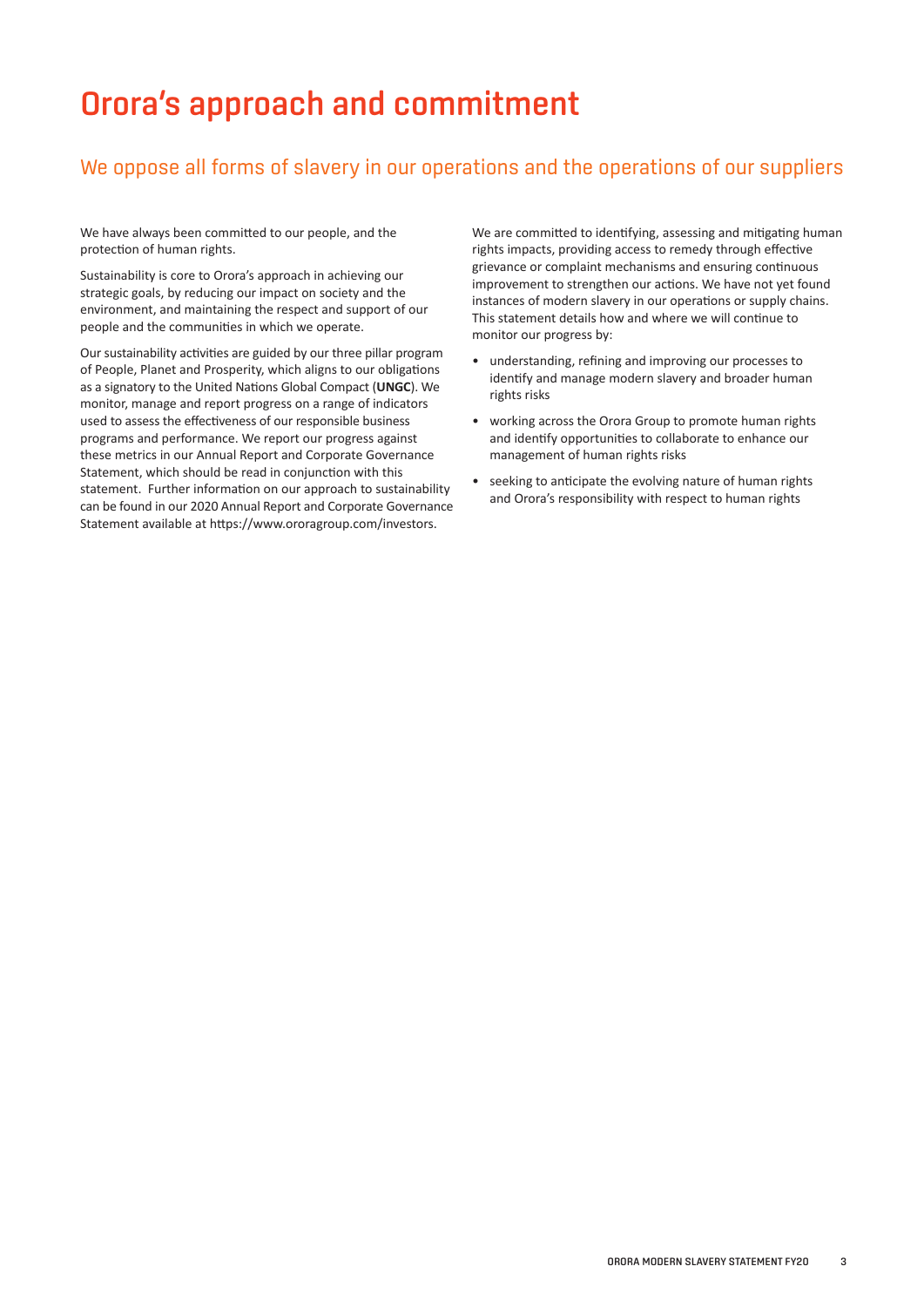# About Orora

# Orora's goal is to be a leading sustainable packaging solutions provider

Orora is listed on the Australian Securities Exchange (ASX), with principal businesses located in Australia, New Zealand and North America. We work closely with our customers around the world to provide an extensive range of tailored packaging and visual communications solutions. These include the manufacture, design and supply of packaging products such as<br>end with a street in the manufacture of the manufacture, design and supply of packaging products such as glass bothes, beverage cans, corrugated boxes, recycled paper, point or purchase displays and nearm, sarety and racilities<br>supplies. We also offer broad end-to-end packaging solutions and complementary services, including distribution, design, printing and warehouse optimisation. Every day, millions of consumers buy and use goods in packaging proudly designed, developed, manufactured or supplied by Orora. Figure 1 depicts our operations at a glance as at 30 June<br>2000 (10 June 10 June 10 June 10 June 10 June 10 June 2000) 2020 (excluding the divestment of our Australasian Fibre Business on 30 April 2020). glass bottles, beverage cans, corrugated boxes, recycled paper, point of purchase displays and health, safety and facilities

#### proved, designed, and designed, produced or supplied by  $\mathcal{A}$ **Figure 1**



(1) Excludes a significant item expense of \$137.2 million relating to restructuring activities and recoverable asset impairment charges in North America (2) Net profit after tax before significant items and including discontinued operations (Australasian Fibre Business)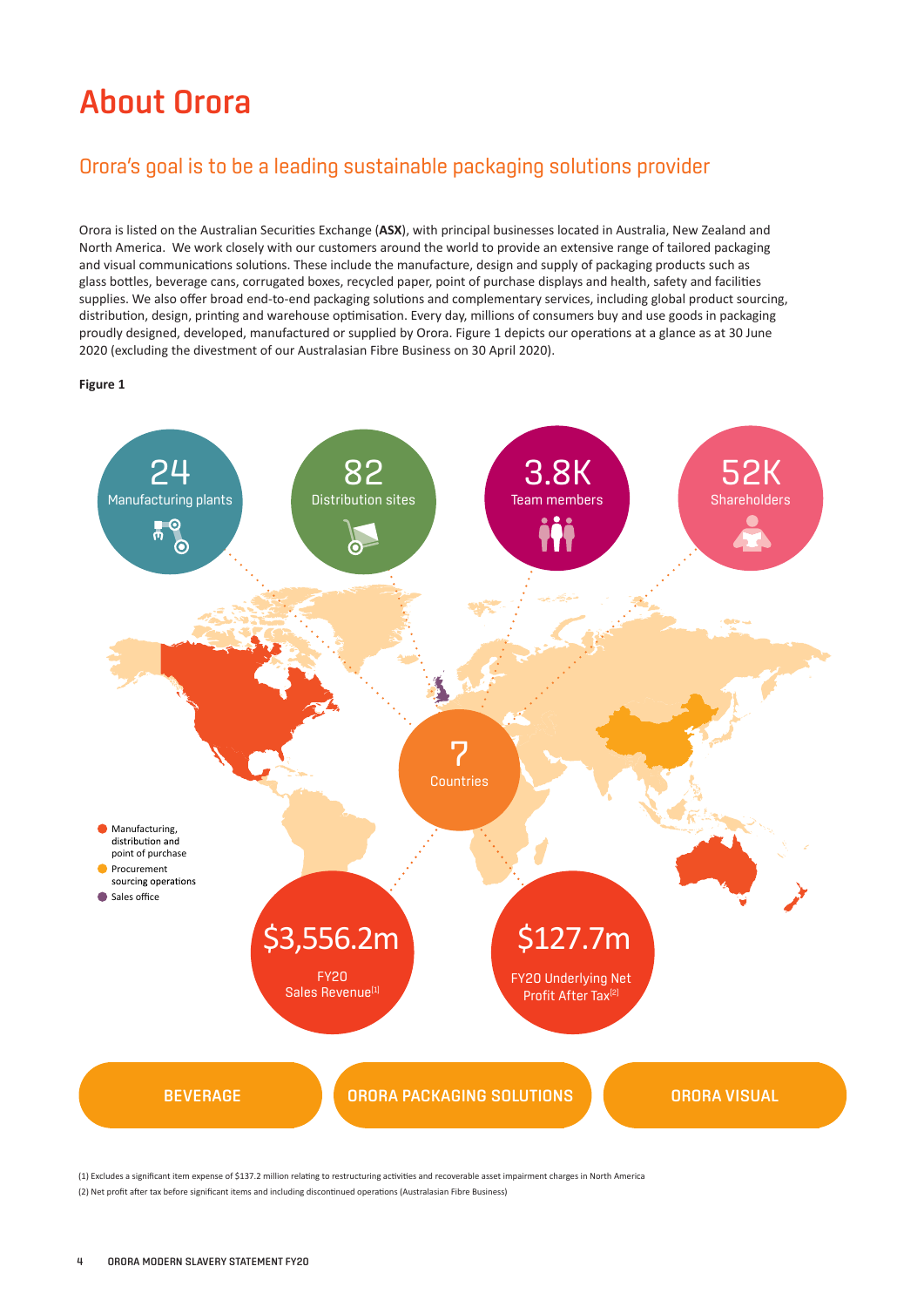### Orora's operations and supply chains

Orora has a large, geographically diverse and complex supply chain to support its Australasian and North American businesses

Our operations are supported by:

- raw materials (those which are used in the process to manufacture our packaged products)
- packaged materials (those which are procured to meet our customer requirements, but not manufactured by us)
- indirect materials (which are all other materials which are incidental to our business, including technology hardware and consumables such as personal protective equipment and office supplies)
- skilled labour and services

Our principal business groups, operations and supply chains during FY20 are set out Appendix 2.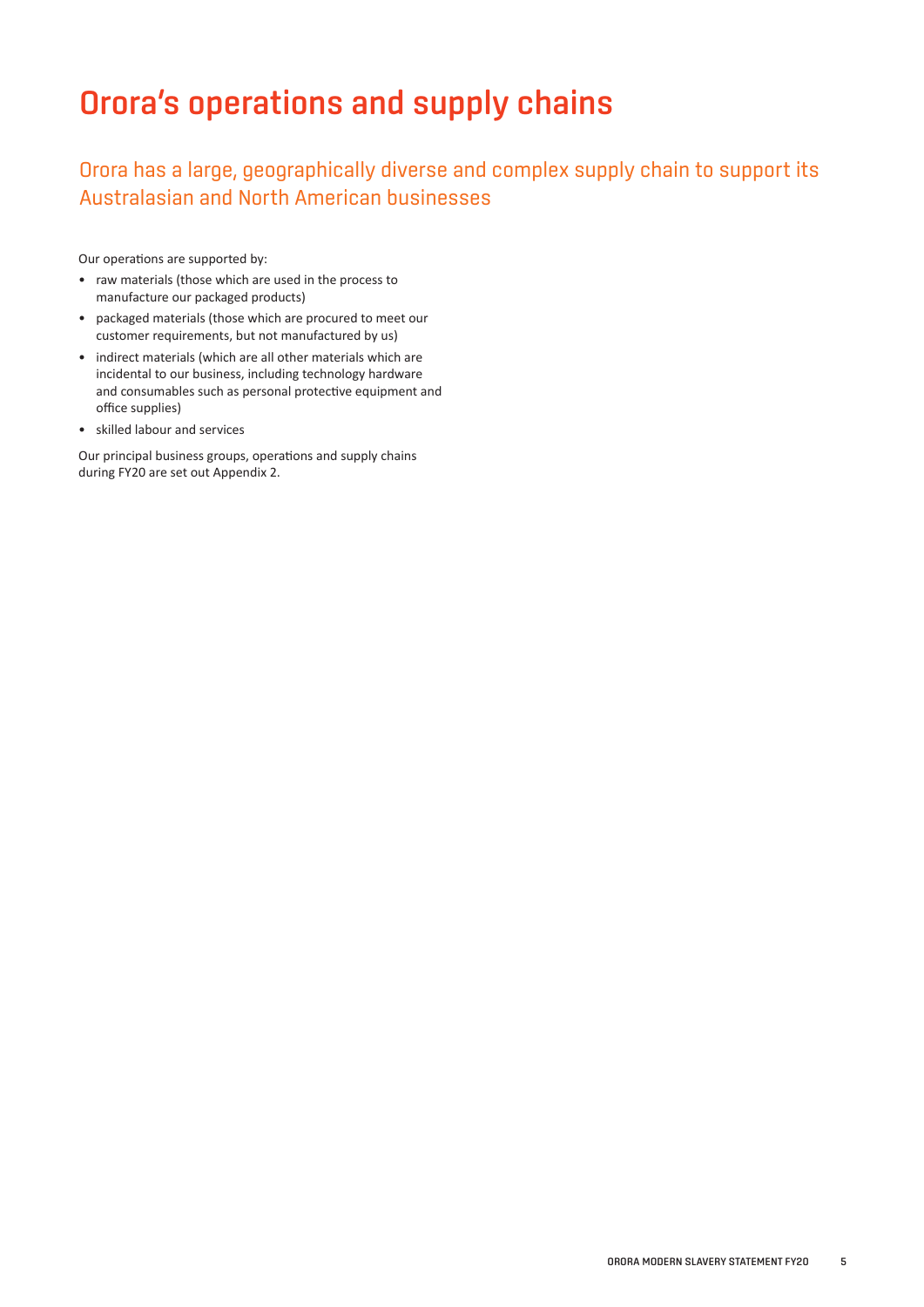### Governance of modern slavery at Orora

#### Risk management and governance is a priority for senior management, and is sponsored by the Orora Board

Our governance of modern slavery at Orora depicted in figure 2 and described below aligns with Orora's enterprise risk management framework



• System to automate SAF for supplier on-boarding

#### Our enterprise risk management and modern slavery governance framework

Our integrated risk management framework incorporates the principles of effective risk management, as set out in the Global Risk Management Standard ISO3100, to meet our objectives, including:

- enhancing shareholder value through improved share price and earnings growth whilst building a sustainable business
- improving stakeholder confidence and trust
- safeguarding the company's assets
- enabling the Board to fulfil its governance and compliance requirements.

The Orora Board and executive leadership team have responsibility for driving and supporting risk management throughout the organisation. Orora's risk and assurance function plays a key role in reviewing the effectiveness of our compliance and control systems. Findings from these reviews are communicated to the Audit, Risk and Compliance Committee of the Board, and appropriate actions taken to support our strong control environment.

In FY20, enhancements were made to Orora's human rights and responsible sourcing governance by the establishment of a Modern Slavery Working Group. This cross-functional group is responsible for identifying and implementing process improvements to minimise the risk of modern slavery in Orora's business operations and supply chain, and ensuring compliance with applicable laws and standards.

The Modern Slavery Working Group reports and provides recommendations to the Board's Safety, Sustainability & Environment Committee and also the Audit, Risk & Compliance Committee, who both provide recommendations to the Board. The Board ultimately oversees health, safety and modern slavery risks and ensures timely disclosures and reporting in accordance with applicable laws and our risk management framework.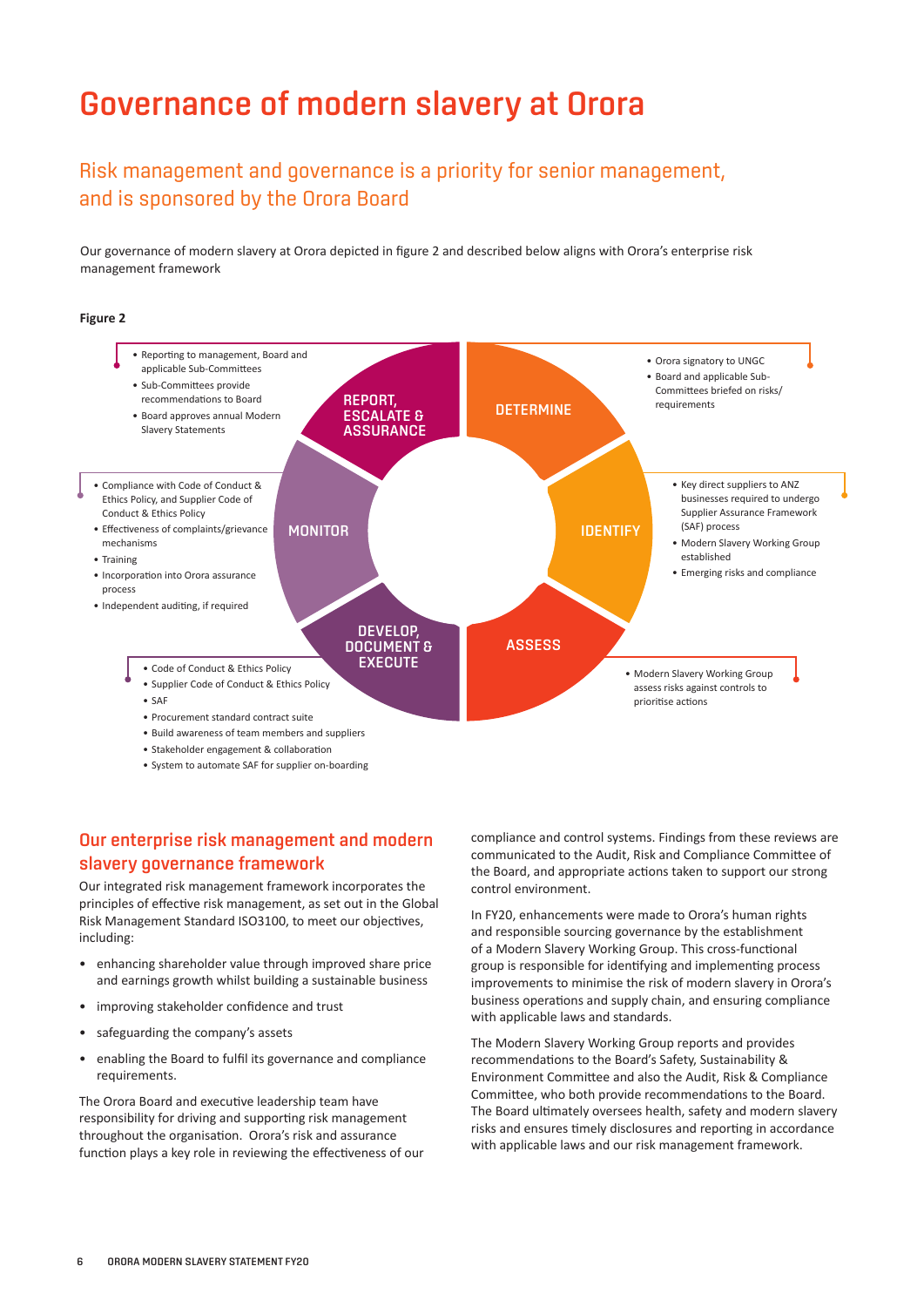#### Policies and procedures

We also have a strong foundation of governance documents, which outline the requirements of our team members and suppliers. We are committed to continually improving our policies and procedures to reduce the risk of modern slavery at our operations and in our supply chains. We will continue to test the effectiveness of our approach, enhance our actions and responses as we work to help drive meaningful change for people most affected by modern slavery.

Every team member of our workforce who works at or supports our operations globally is guided by Our Code of Conduct and Ethics Policy (**Code**) and other applicable policies and procedures.

We are focused on engaging and encouraging our suppliers and service providers to maintain business practices and workplace standards that are comparable to our own.

Our Code sets the standard for our commitment to working with our values, including integrity and respect, sets out standards of behaviour for our people, and outlines the human rights commitments applicable to our people, as well as our contractors and suppliers. Our Code emphasises a strong culture of integrity and ethical conduct in association with our independent Anti-Bribery and Anti-Corruption and Whistleblower policies. These policies cover expectations on a broad range of issues, including environmental management, safety and health, and human rights.

Team members and other third parties (including suppliers and contractors) can report reasonably suspected misconduct or an improper state of affairs or circumstances within the Company, including unethical/ illegal behaviour, coercion, harassment or discrimination, fraud or corrupt practices, or workplace safety or environmental hazards through eligible recipients noted in our Whistleblower policy, including anonymously through an independent third party integrity reporting service.

Our grievance and complaints, and reporting procedures all include safe and transparent processes for investigating and responding to claims and concerns in an ethical, confidential and transparent way. All claims and concerns and investigation outcomes are reported to the Board and applicable Board sub-committees.

#### Requirements for Suppliers to Orora

In FY20, we implemented a global Supplier Code of Conduct and Ethics Policy (**Supplier Code**) to complement our Code and set minimum standards for our suppliers and their supply chain in line with our Code and commitment to the Ten Principles of the UNGC. Our Supplier Code is supported by our Supplier Assurance Framework (**SAF**) – an important due diligence and risk mitigation tool discussed below.

Compliance with the Supplier Code is necessary for doing business with Orora and is included in our procurement standard contract suite and purchase order terms and conditions.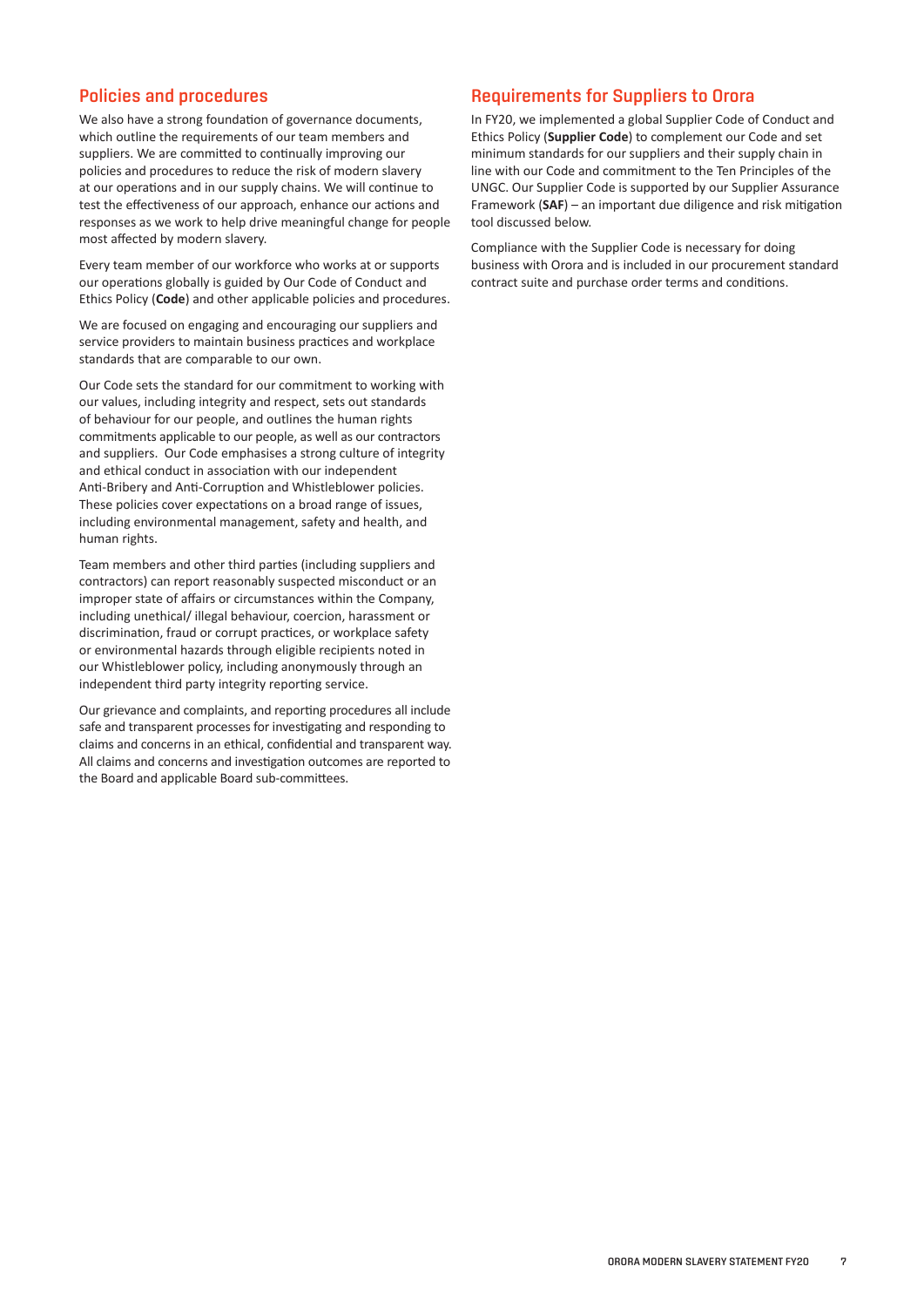### Identifying modern slavery risks

### Modern slavery has the potential to exist in Orora's operations and complex supply chain through a variety of circumstances

We collect and monitor internal and external information to inform and improve the definition of our risk profile, and support our human rights risk assessments. This includes:

- reviewing external indices (such as the Global Slavery Index<sup>1</sup>, The United States of America State Department's Responsible Sourcing Tool Index<sup>2</sup>, Freedom House, Freedom In The World Index<sup>3</sup>, World Bank World Wide Governance Index<sup>4</sup> and The Fund for Peace, Fragile States Index<sup>5</sup>)
- tracking case law, emerging legislation and news alerts
- reviewing supplier self-assessments, including through the Supplier Ethical Data Exchange (**SEDEX**)
- Whistleblower cases.

We will continue to use a range of internal and external sources to continually improve the definition of our risk profile, which informs our due diligence approach discussed below.

| <b>Profile</b>                             | <b>Descriptor of risk</b>                                                                                                                                                                                                                                                                                                                                                                                                                                                                                                                                                                                                                                                                                                                                                                                                                                                                                                                                                                             |
|--------------------------------------------|-------------------------------------------------------------------------------------------------------------------------------------------------------------------------------------------------------------------------------------------------------------------------------------------------------------------------------------------------------------------------------------------------------------------------------------------------------------------------------------------------------------------------------------------------------------------------------------------------------------------------------------------------------------------------------------------------------------------------------------------------------------------------------------------------------------------------------------------------------------------------------------------------------------------------------------------------------------------------------------------------------|
| <b>Country risks</b>                       | We recognise every country has risks of modern slavery. We are working on identifying and refining the<br>traceability of goods and services within our operations and supply chain, with a focus on the countries<br>most relevant to our business. This includes Australia, New Zealand, the United States, Mexico, Canada and<br>UK/Scotland where we conduct our operations. We procure a significant portion of our goods and services<br>to our Australasian operations from within Australasia, but also procure some goods sourced from Asia<br>and Mexico, primarily to our North American operations. An analysis has commenced in respect of which<br>countries we procure goods and services to our North American operations. While we recognise that spend<br>does not necessarily correlate with modern slavery risk, we have included it as a relevant risk analytic<br>because of our ability to influence and partner with our high-spend suppliers to address modern slavery risk. |
| <b>Goods and services</b><br>profile risks | Our higher risk goods categories include:                                                                                                                                                                                                                                                                                                                                                                                                                                                                                                                                                                                                                                                                                                                                                                                                                                                                                                                                                             |
|                                            | Raw materials and packaged products - the global manufacturing industry commonly involves long<br>$\bullet$<br>supply chains and low-skilled, low-paid, manual work which can create risks of modern slavery. Raw<br>materials used for manufacturing or packaged products to support customer needs can also be sourced<br>from suppliers beyond Tier 1 in higher risk countries. Manufacturing for our Beverage business occurs in<br>Australasia where the modern slavery risks are lower than in other countries. However, there is a risk of<br>being directly linked to modern slavery through the sourcing of raw materials, packaged products and<br>equipment manufactured outside of Australia and used in operations.                                                                                                                                                                                                                                                                      |
|                                            | • Personal Protective Equipment (PPE) and other safety supplies - the increased demand for PPE and<br>medical supplies manufactured in Asia (particularly with rapid sourcing required during the COVID-19<br>pandemic) heightened the risks of modern slavery on vulnerable workers.                                                                                                                                                                                                                                                                                                                                                                                                                                                                                                                                                                                                                                                                                                                 |
|                                            | Our higher risk service categories include:                                                                                                                                                                                                                                                                                                                                                                                                                                                                                                                                                                                                                                                                                                                                                                                                                                                                                                                                                           |
|                                            | • Labour hire and short term contract workers - temporary work tends to carry a higher risk of modern slavery<br>due to its transitory nature, a higher rate of migrant workers and strong competition causing pressure<br>to minimise costs. These factors can incentivise the use of modern slavery practices. Without adequate<br>contractual arrangements and due diligence there is a risk that we could contribute or be directly linked to<br>modern slavery practices through the hiring of short-term contract workers via recruitment agencies.                                                                                                                                                                                                                                                                                                                                                                                                                                             |
|                                            | Facilities management (including cleaning) - carries a higher risk of modern slavery, including in<br>$\bullet$<br>Australasia, due to low-skilled, low-paid, manual work and the high prevalence of short-term, seasonal<br>and migrant workers and subcontractors. Without adequate contractual arrangements and due diligence<br>there is a risk that we could contribute or be directly linked to modern slavery practices through our<br>arrangements with suppliers in the cleaning and facilities management sectors. This includes the<br>provision of cleaning services at our sites and in the office spaces we lease.                                                                                                                                                                                                                                                                                                                                                                      |
|                                            |                                                                                                                                                                                                                                                                                                                                                                                                                                                                                                                                                                                                                                                                                                                                                                                                                                                                                                                                                                                                       |

#### Our current risk profile

<sup>1 2018</sup> Global Slavery Index, Modern Slavery: A hidden, every day problem. Available: https://www.globalslaveryindex.org/

<sup>2</sup> Responsible Sourcing Tool. Available: https://www.responsiblesourcingtool.org/

<sup>3</sup> Freedom House, Countries and Territories. Available: https://freedomhouse.org/countries/freedom-world/scores

<sup>4</sup> World Wide Governance Indicators. Available: http://info.worldbank.org/governance/wgi/

<sup>5</sup> Fragile States Index. Available: https://fragilestatesindex.org/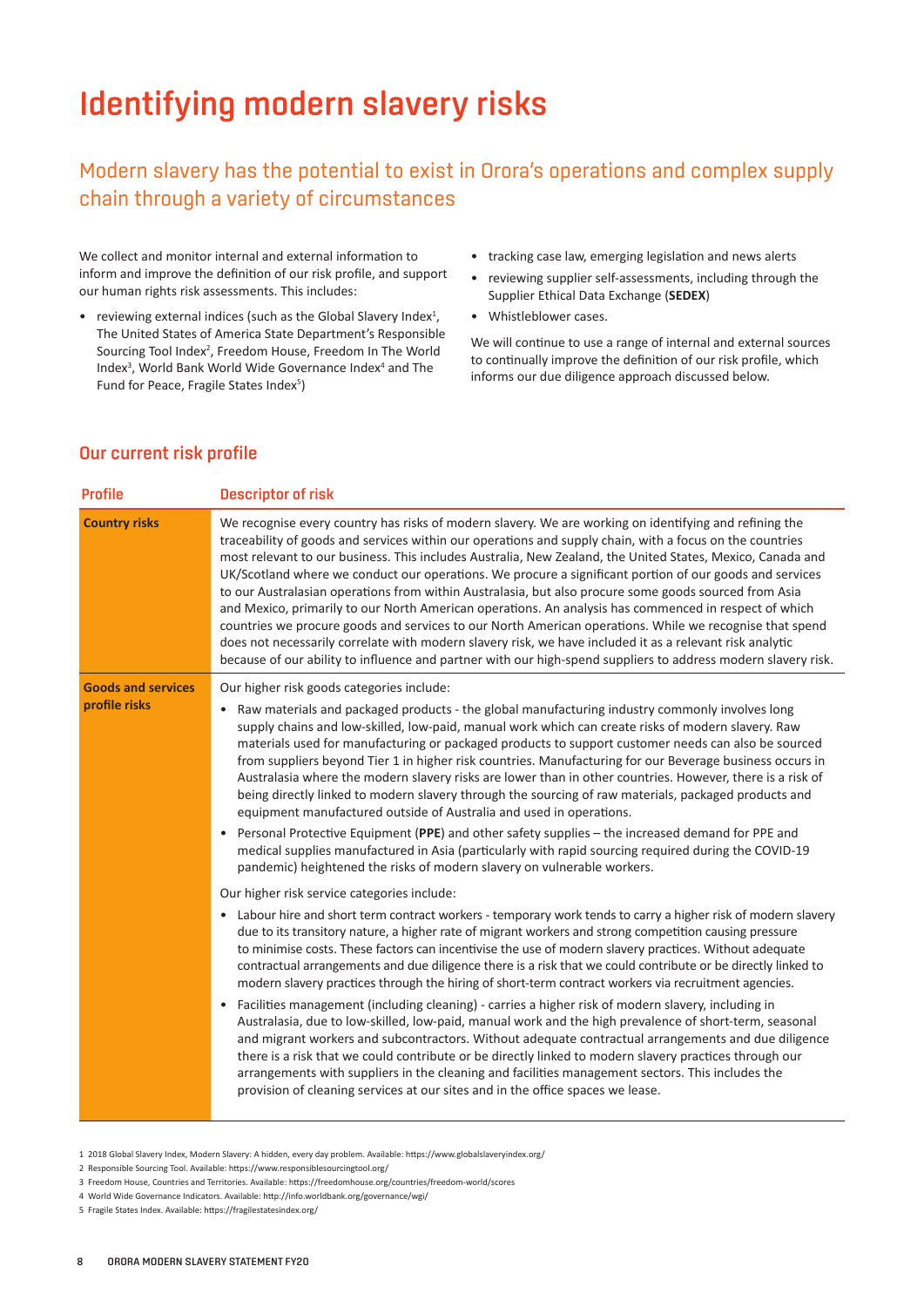## Due diligence — actions taken to assess and address modern slavery risks

All of Orora's principal business locations have a low prevalence of modern slavery country prevalence [Global Slavery Index 2018<sup>6</sup>] and a strong regulatory environment

As noted above in our current risk profile, we recognise that procurement of some goods and services (including labour hire and management facility services) outside of these jurisdictions, including from Asia and Mexico, carries inherently higher modern slavery risk (Global Slavery Index 2018<sup>6</sup>).

To uphold our commitment to protect our people and human rights, we have a range of assessments and other processes across our business to identify and mitigate human rights and modern slavery risks.

#### Human resources

The safety, health and wellbeing of our people is paramount. We continue to invest in safety to drive improved performance sacross the business, and our global human resources processes and policies are designed to ensure that our employees are paid fairly and treated in compliance with applicable labour laws. We work with reputable recruitment agencies and pay the cost of all recruitment processes. Please refer to our website at www. ororagroup.com and our 2020 Annual Report and Corporate Governance Statement available at https://www.ororagroup. com/investors for further information on our safety, health and wellbeing, and diversity and inclusion activities, including our COVID-19 response.

#### **Sustainability**

Our sustainability team has a number of risk mitigation and robust processes in place to ensure compliance with applicable laws, reporting against our UNGC and public commitments, and alignment with our risk management framework and corporate policies.

#### Supplier due diligence and remediation

To further Orora's commitment to the UNGC becoming a signatory in 2016, we joined SEDEX (one of the world's leading ethical trade membership organisations, working with businesses to identify human rights and other risks in order to improve working conditions in global supply chains) and implemented a SAF, initially into our Australasian procurement framework, aligned to our risk profile, to identify and mitigate potential human rights, labour, environmental, and governance risks within our supplier base.

Our SAF process depicted below in figure 3, goes beyond the modern slavery requirements defined in the Australian Commonwealth Modern Slavery Act and Californian Transparency in Supply Chains Act, by identifying, assessing and managing potential human rights, labour, environment and corruption issues in line with our commitments to the UNGC and risk management framework. Assessing human rights risks is being implemented as a standard procurement component of on-boarding a new supplier. In the near term, we will be implementing a system to automate these checks when onboarding suppliers, initially in Australasia. We have also integrated our Responsible Fibre Souring Due Diligence program within our SAF, specifically targeting our suppliers to our now divested Australasian Fibre Business of fibre products to ensure alignment with our Responsible Fibre Sourcing Policy commitments as well as legal requirements under the Australian Commonwealth Illegal Logging Prohibition Act 2012 and the United States of America's Lacey Act of 1900.

#### **Figure 3**



6 2018 Global Slavery Index, Modern Slavery: A hidden, every day problem. Available: https://www.globalslaveryindex.org/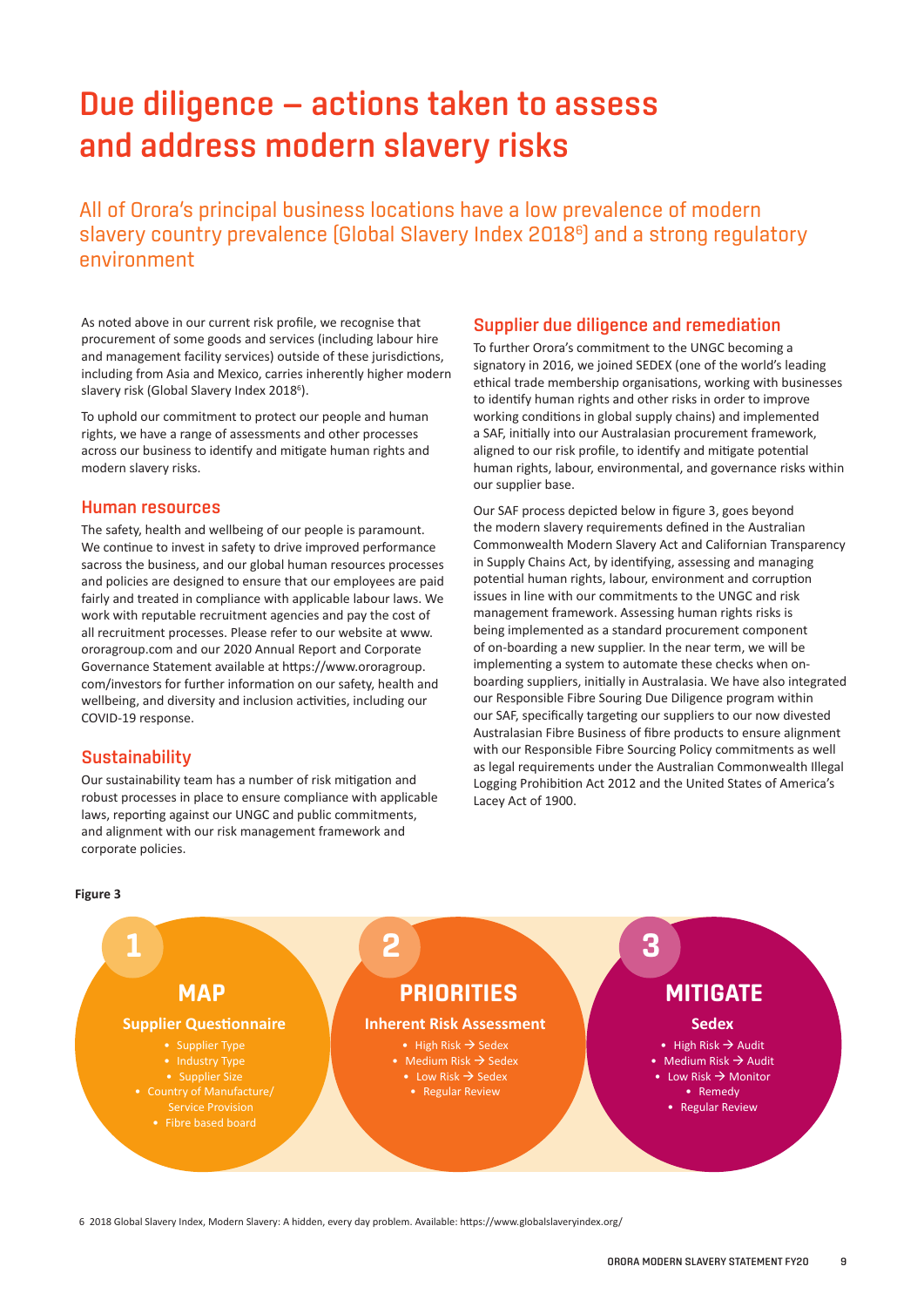We are in the process of reviewing our risk profile and inherent risk requirements for suppliers to our ongoing core businesses, following the sale of our Australasian Fibre Business. This indicates that issues relating to fibre are now less material to Orora.

Suppliers assessed as high or medium risk based on our internal risk assessment criteria are required to join SEDEX, link with Orora and complete a further risk assessment based on the SEDEX self-assessment questionnaire, and undertake an ethical Sedex Members Ethical Trade Audit (**SMETA**), as required. Suppliers who receive a risk rating of high following a SMETA are required to successfully mitigate any identified risks through an agreed mitigation plan. Suppliers unwilling to participate in this process or demonstrate reluctance to improve their practices to appropriately mitigate any identified human rights, labour, environmental and governance risks will be removed as suppliers to our business.

As a result of Orora's SAF implementation and other internal controls, we have been able to identify no or low inherent material modern slavery and human rights risks in operational activities that are directly undertaken by our employees and prioritised Tier 1/direct suppliers to our Australasian businesses, including our divested Australasian Fibre Business. As part of the first phases of SAF suppliers representing approximately 34% of Orora's external supplier expenditure base were assessed, on the basis of risk profiling. In FY21 and beyond, we will continue to undertake a risk-based phased approach to continually assess existing suppliers, including an assessment of all direct labour hire and cleaning service providers to our Australasian business.

Whilst our Sustainability Governance Framework applies equally to our North American operations, our SAF has not yet been fully implemented into our North American procurement practices, to enable us to gain a better insight into any instances or risks of modern slavery within those operations or their complex supply chains. Implementation of our SAF into our North American operations is a priority of ours and will be reported in subsequent Modern Slavery Statements.

#### Raising awareness, training and capability building

Across our business we raise awareness, conduct training and build capability so that our teams are aware of our policies and standards, can identify and assess risks, and are equipped to respond appropriately.

We have conducted several awareness and information sessions for senior managers, Orora's Australasian procurement team and select members of the North American management teams of Orora Packaging Solutions and OV on our commitment to protecting human rights, including as a signatory to the UNGC and Orora's SAF.

We are planning on implementing further mandatory modern slavery training for employees identified as having regular touchpoints with human rights risks across the business, in addition to Group human rights and modern slavery awareness campaigns.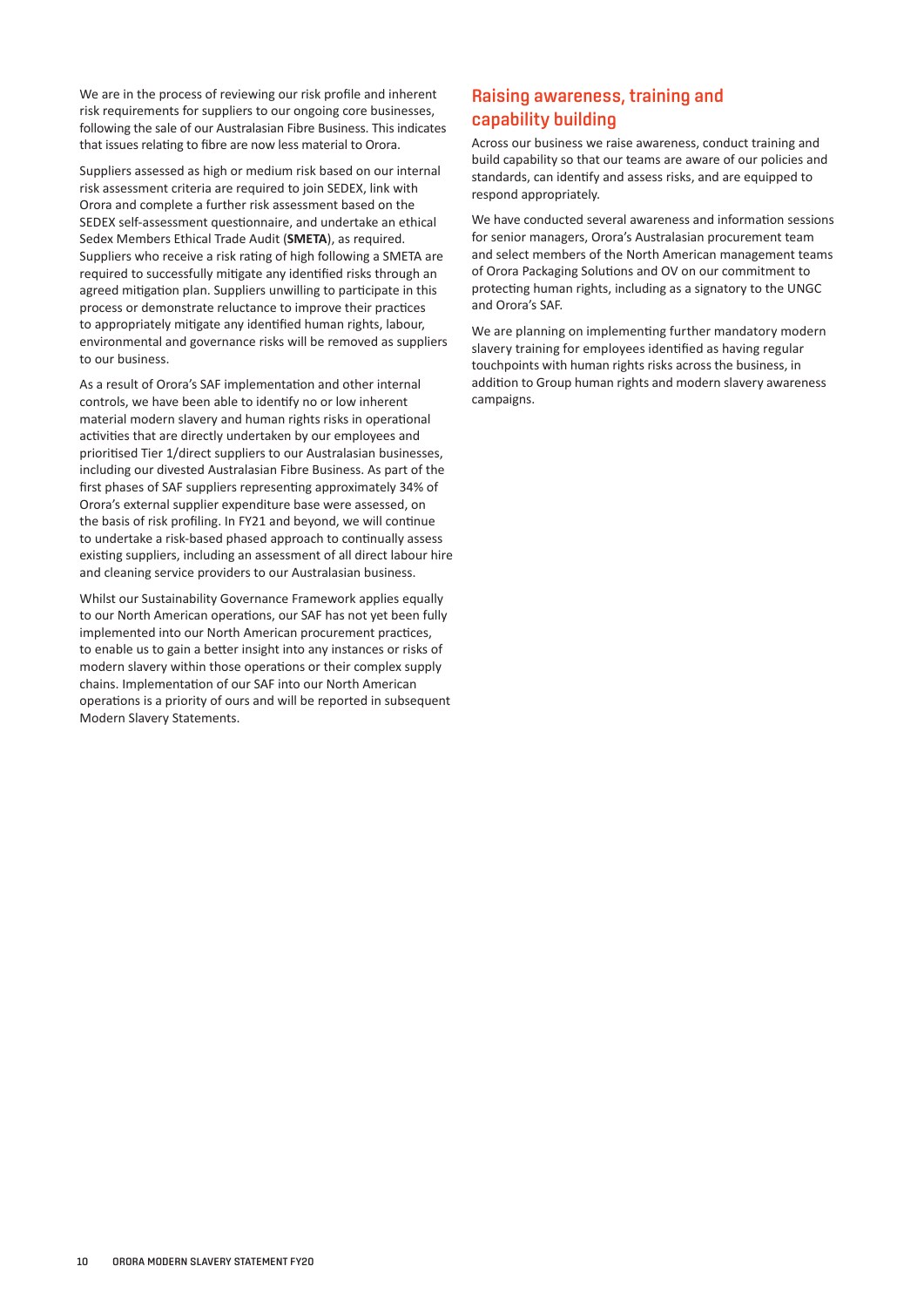### Our COVID-19 response

### With the emergence of the global COVID-19 pandemic, Orora was swift to implement a range of risk mitigation measures

We have focused on keeping our people safe and well, and maintaining continuity of our operations and supply to our customers as depicted in figure 4. These measures are ongoing.

#### **Figure 4**

#### Health, Safety & Wellbeing Customers and Supply Chain Active Financial Management

- Response continues to be guided by formal government and health authority advice across each jurisdiction
- Businesses continue to be classified as essential services
- Ongoing separation of production and non-production workforces globally as per government and health authority advice
- Comprehensive site based pandemic safety procedures and protocols in place
- > 2,000 team members continuing to work remotely
- Ongoing mental health and wellbeing support for all team members

- Strong emphasis on clear customer and supplier communication
- Continued focus on safe, efficient, quality and surety of supply
- Ongoing engagement with customers with partnership approach applied to ensure continuity of product supply

- Orora has worked tirelessly to mitigate the financial impact of COVID-19
- Realigned operating costs and increased focus on efficiency
- Enhanced margin management and customer profitability
- Adapted product offering
- Preserving and growing volumes
- Cash, counterparty risk and active receivables management
- Deferral of non-essential capital
- Balance sheet provides support and flexibility

#### Safety and wellbeing of our people

To protect Orora team members who continue to perform critical duties in support of our role as an essential services provider, we introduced a number of additional safety and protective measures in compliance with, or to a higher standard than, government and health advice, including:

- requiring team members to work from home where possible and providing additional protection for those involved in critical on-site operations
- staggering shift breaks to maximise social distancing between team members
- restricting visitor access at all Orora locations unless there was a health, safety or business critical issue that required attendance
- requiring any critical site visitors to comply with specific entry and egress processes
- developing flexible work practices and enforcing social distancing.

A comprehensive safety, health and mental wellbeing campaign and support program was also implemented to encourage team members to be active in protecting themselves and their colleagues. We continue to closely monitor site and workplace activity aligned to government guidelines, including social distancing, hygiene, travel, visitation and mental wellbeing. As at the date of this statement, there have been no positive cases of COVID-19 reported in our Australasian operations, however a number of positive cases have been identified in our North

American operations. We have offered comprehensive and appropriate support to those team members in North America who tested positive and ensured the effective management of those cases to preserve the safety of team members, and reduce the risk of further transmission of COVID-19 into our sites.

Further information regarding our commitment to safety and health and our response to COVID-19 is set out in our 2020 Annual Report and Corporate Governance Statement available at https://www.ororagroup.com/investors.

#### Engagement with our suppliers and contractors

Our suppliers and contractors are critical partners for our business. The importance of this "partnership" was heightened by the COVID-19 pandemic.

We have ensured that our site-based contractors are protected by our health and safety risk mitigation policies and procedures to keep all team members and contractors at our sites safe and our operations running.

We engaged early and regularly with our suppliers to understand the impact of COVID-19 on their businesses and provide them with any necessary support to ensure their continued operations and the continuity of their supply to our operations. We also implemented measures in Australasia to reduce their economic burden, including immediately paying all outstanding invoices on request, and reducing our payment terms, wherever necessary. We continue to work with our key suppliers and contractors to help wherever we can.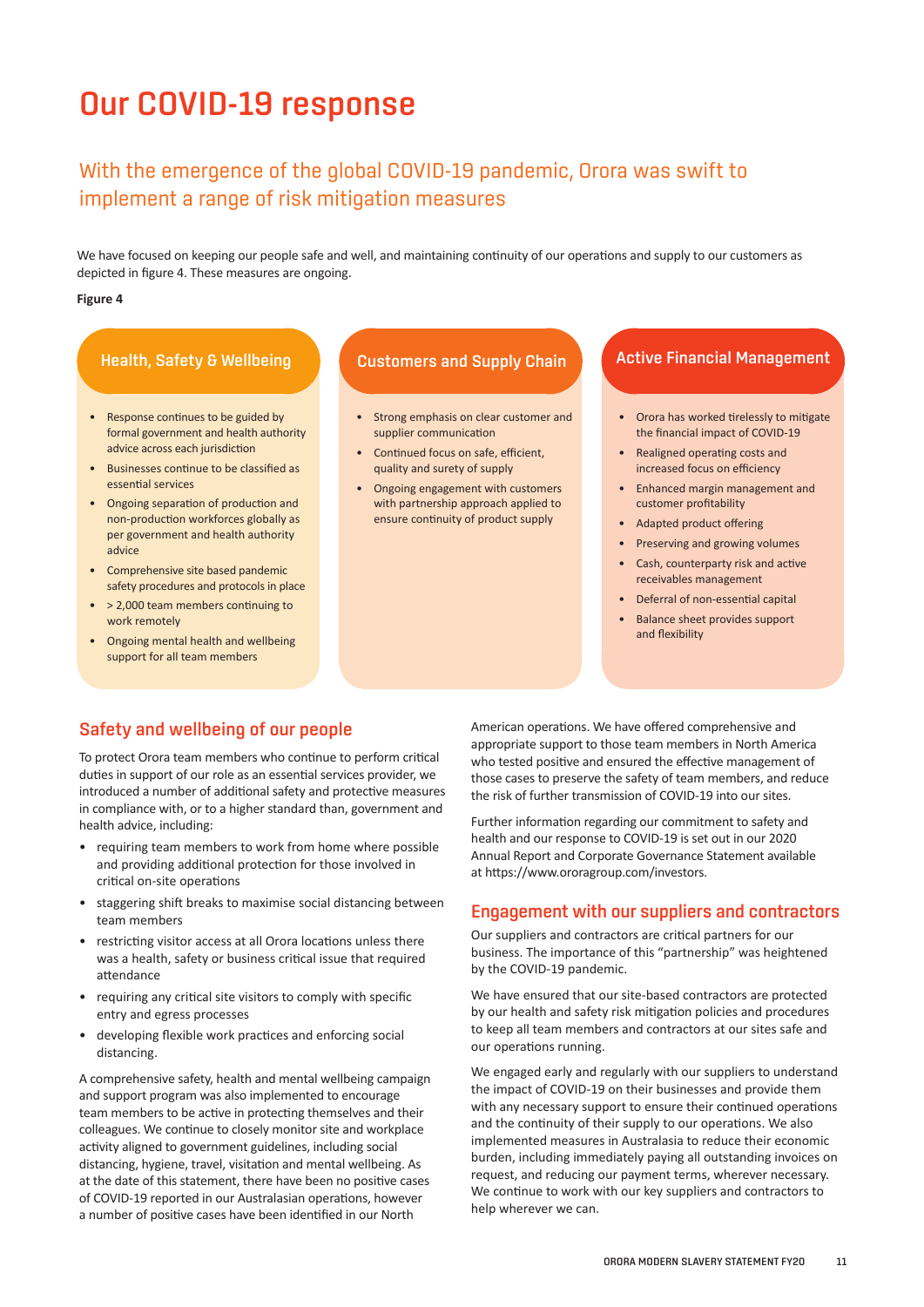### Assessing our actions and outcomes

### Assessing actions to address modern slavery risks presents a challenge for all companies in terms of providing credible measurements of effectiveness

The following is in place to assess the effectiveness of our actions:

- 1. The Board, via the Safety, Sustainability & Environment, and the Audit, Risk & Compliance Committees, receives regular updates on the above actions and how Orora is tracking against them, together with updates on key human rights issues and developments that may impact the way we manage human rights issues in our operations and supply chain. During the development of Orora's SAF program the internal Audit, Risk and Compliance team engaged an external subject matter expert (KPMG) to review the adequacy of the program structure. It was assessed as being a pro-active and largely effective program. Suggestions for improvement have subsequently been progressively incorporated into the SAF program design.
- 2. The Managing Director & CEO and executive leadership team are regularly updated on the progress of the above.
- 3. All new suppliers to our Australasian Beverage business undergo Orora's SAF process as part of their on-boarding process, and Orora is undertaking a risk-based phased approach to continually assess existing suppliers.
- 4. There is ongoing communication between Orora and its suppliers on the Supplier Code and compliance with key modern slavery contractual requirements, including discussions on any issues identified, and how to address them.
- 5. Orora's sustainability performance is reported in the company's Annual Report and Corporate Governance Statement, which is available on Orora's website and lodged with the ASX.
- 6. The Board, via the Audit, Risk & Compliance, and Human Resources Committees, regularly oversees and monitors incident and whistleblower reports to identify whether any complaints/grievances relating to modern slavery have been reported, and what actions have been taken to address any substantiated claims.
- 7. The Board, Safety, Sustainability & Environment, and Audit, Risk & Compliance Committees, continually assess best practice in this area.
- 8. We will continually review our actions and update our risk and governance frameworks, as appropriate, to ensure they are aligned to our human rights and sustainability commitments.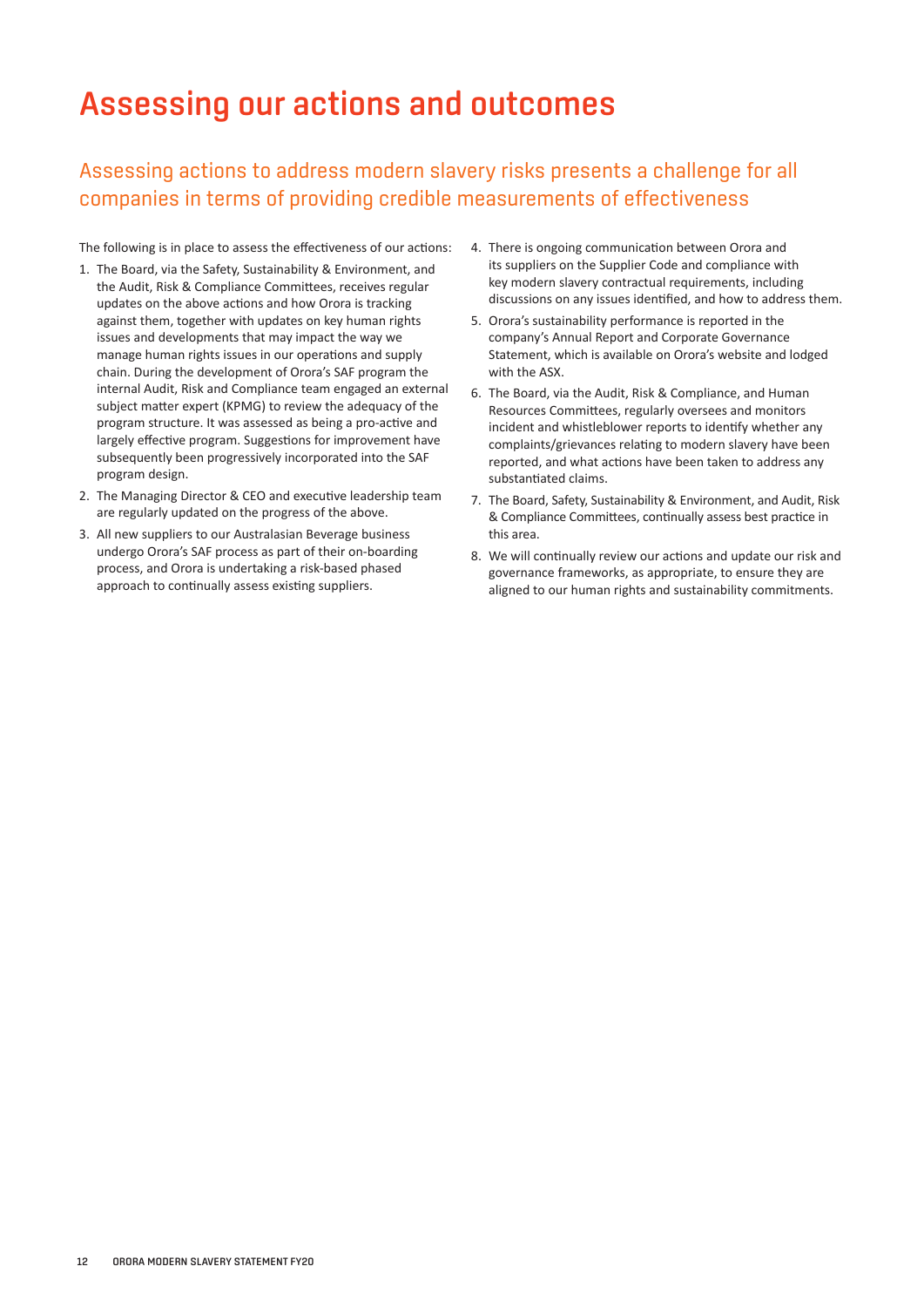#### Looking ahead LUUNIIY AIIGAU Board on 2 September 2019 and has been

Over the 2021 financial year, our key focus areas will be to:

- Have undertaken an assessment of all new and recontracted Tier 1 labour hire and cleaning service providers suppliers to our Australasian businesses through our SAF  $\blacksquare$  - Have undertaken an assessmen
- Implement our SAF into our North American procurement practices, initially for new Tier 1 suppliers, to gain better precises, initially tended the The Board photo; to gain sected<br>insights into any instances or risks of modern slavery within magnes med any instances or risks or modern side<br>those operations or their complex supply chains  $\bullet$  -implement ou chose operations or their complex st
- Implement further mandatory modern slavery training for mplement rattice manageer  $\gamma$  modern slavery training regular touch points with human rights risks across the business Looking ahead

#### **Approvals** Annrovale

This statement was approved by the Board of Orora Limited as a reporting entity and as the parent company of the reporting entities covered by this statement on 24 February 2021.

<u>Hin Jam</u>

BRIAN LOWE BRIAN LOWE **Managing Director & CEO Chief Executive Officer** Chief Chief Chief Chief Chief Chief Chief Chief Chief Chief Chief Chief Chief Chief Chi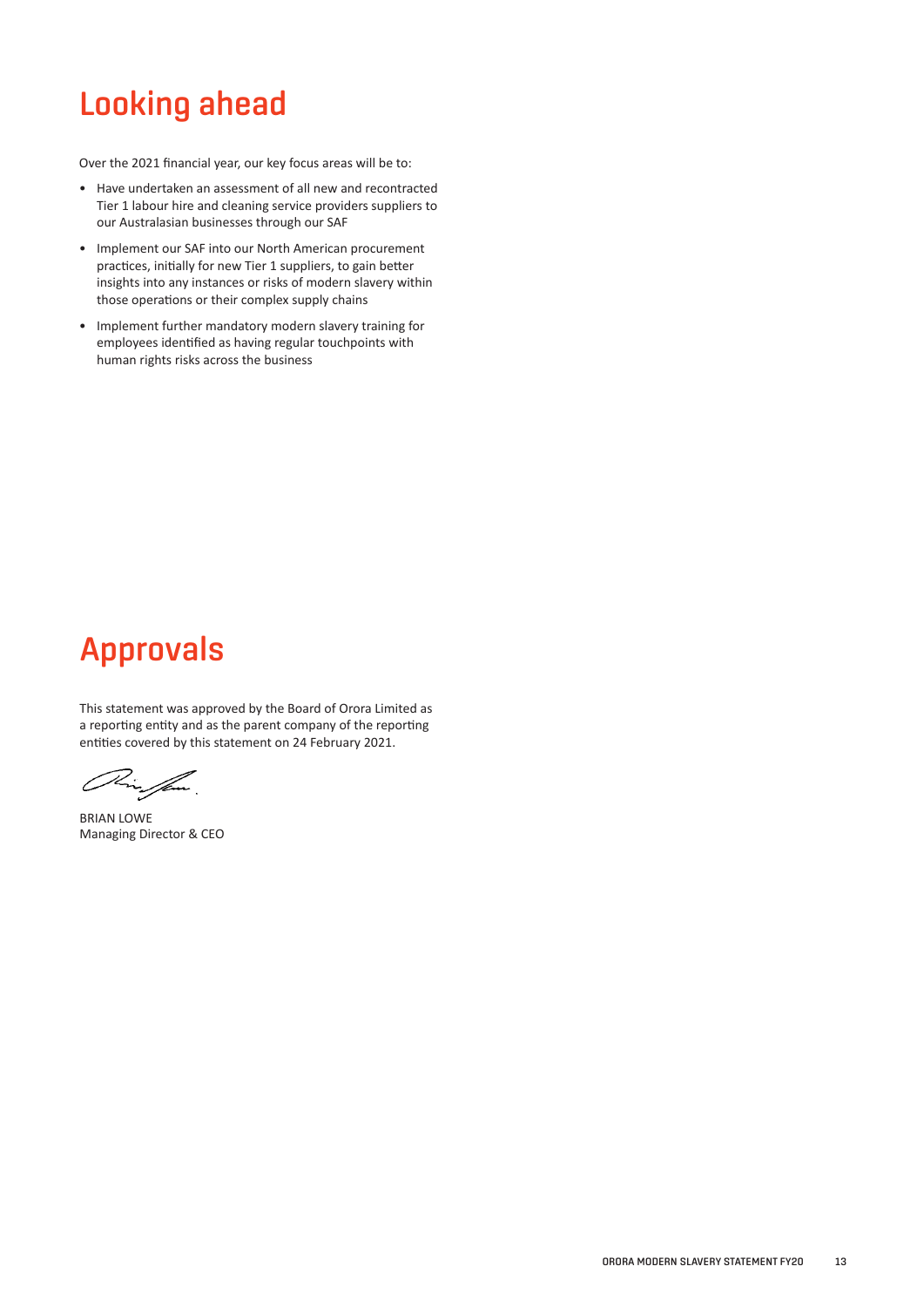### Appendix 1 Joint Statement and Consultation

We have prepared this statement on a consolidated basis for the Orora Group (Orora Limited together with its subsidiaries) – although not all of the entities in the Orora Group are subject to both or either of the Australian Commonwealth Modern Slavery Act or Californian Transparency in Supply Chains Act.

The submitting entity is ASX listed, Orora Limited (ABN 55 004 275 165) as the parent company of the Orora Group. Orora Limited qualifies as a reporting entity under the Australian Commonwealth Modern Slavery Act. The following wholly owned subsidiaries of Orora Limited, Orora Packaging Australia Pty Ltd and Specialty Packaging Group Pty Ltd (**Reporting Entities**), also meet the reporting test set out in the Australian Commonwealth Modern Slavery Act. This statement is a joint statement and responds to the Commonwealth Modern Slavery Act and Californian Transparency in Supply Chains Act requirements. This statement includes Orora's Australasian Fibre Business and associated subsidiaries up and until 30 April 2020, when they was divested to Opal Packaging Australia Pty Ltd (ACN 636 682 883), a wholly owned subsidiary of Nippon Paper Inc. The associated subsidiaries of the Australasian Fibre Business do not meet the reporting testing under the Australian Commonwealth Modern Slavery Act.

Whilst our business operations differ in Australasia and North America, our corporate governance and risk management framework applies across the Orora Group and is approved by the Orora Board. This statement should be read in conjunction with Orora's other periodic and continuous disclosure announcements lodged with the ASX, including our FY20 Annual Report and Corporate Governance Statement, which are available at https://www.ororagroup.com/investors.

#### **Consultation**

This statement has been prepared with input from, and in consultation with, the Reporting Entities (which shared common directors for the FY20 period), Orora's executive leadership team (who have responsibility for the operation of the Orora Group), Orora's cross-functional Modern Slavery Working Group and cross-functional management representatives across the Orora Group, including from the finance, procurement, risk, sustainability, human resources, legal and company secretariat teams. This statement was endorsed by the Safety, Sustainability and Environment Committee of the Board before final approval by the Orora Board.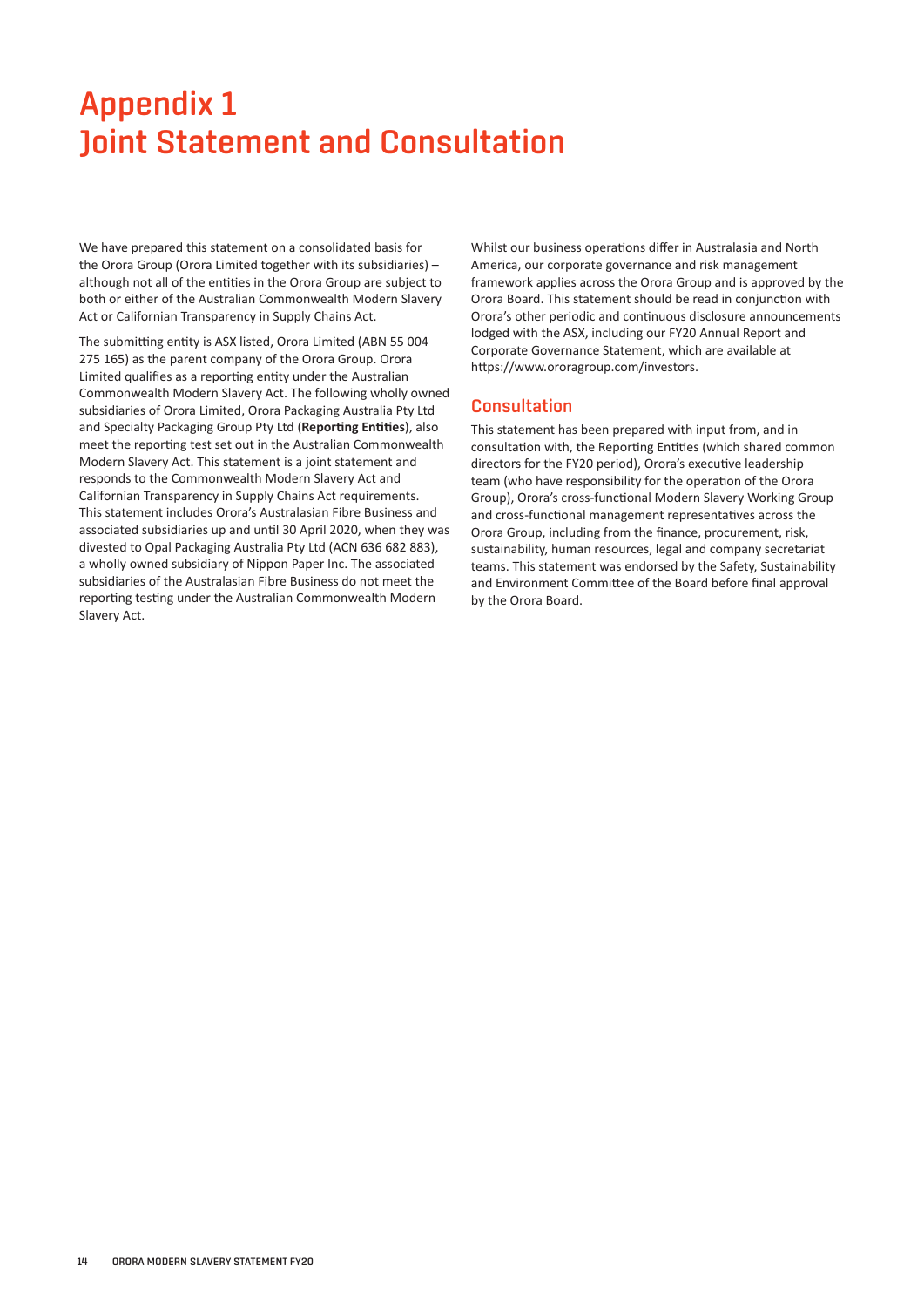## Appendix 2 Orora's principal business groups, operations and supply chains during FY20

| <b>Business</b><br>group                                       | <b>Operations</b>                                                                                                                                                                                                 | <b>Operations</b><br>location[s]                                         | <b>Direct Supply Chain Categories</b>                                                                                                                                                                   |  |  |
|----------------------------------------------------------------|-------------------------------------------------------------------------------------------------------------------------------------------------------------------------------------------------------------------|--------------------------------------------------------------------------|---------------------------------------------------------------------------------------------------------------------------------------------------------------------------------------------------------|--|--|
| <b>Beverage</b>                                                | Glass - leader in glass bottle<br>manufacturing, producing over 1<br>billion bottles per year                                                                                                                     | Australia and<br>New Zealand                                             | Raw Materials (soda ash, sand, cullet, limestone, other<br>chemical products supporting glass manufacturing,<br>aluminium, inks, metal treatments and varnishes for<br>cans and closures manufacturing) |  |  |
|                                                                | <b>Cans</b> – leading provider of a range<br>of tailored cans and can-ends,<br>enhanced with coatings and<br>speciality inks                                                                                      |                                                                          | Indirect Materials (professional services, maintenance,<br>$\bullet$<br>repair and operation supplies, logistics and<br>warehousing services, utilities, capital goods)                                 |  |  |
|                                                                | <b>Closures</b> – leading provider of<br>a range of wine and plastic cap<br>and closures for leading beverage                                                                                                     |                                                                          | Packaged Materials (strapping, films, cardboard boxes,<br>$\bullet$<br>tapes and other contract manufactured materials<br>required to support customer needs)                                           |  |  |
|                                                                | brands                                                                                                                                                                                                            |                                                                          | Skilled labour and services (production and trade labour,<br>maintenance contractors, skilled contract workers, other<br>labour resources to support business operations)                               |  |  |
| Orora<br><b>Packaging</b><br><b>Solutions</b>                  | A leader in customised packaging<br>and supply chain optimisation,<br>serving diverse customers in the                                                                                                            | <b>United States</b><br>of America,<br>Mexico, Canada<br>and UK/Scotland | Raw Materials (paper, foam, plastic sheets, inks,<br>adhesives, other chemical products supporting<br>corrugated manufacturing)                                                                         |  |  |
|                                                                | food, beverage, technology, health<br>care, automotive, industrial and<br>agricultural markets                                                                                                                    |                                                                          | $\bullet$<br>Indirect Materials (professional services, maintenance,<br>repair and operation supplies, logistics and<br>warehousing services, utilities, capital goods)                                 |  |  |
|                                                                |                                                                                                                                                                                                                   |                                                                          | Direct Materials (Corrugated & Resin custom converted<br>products, Food Containers, Warehouse, Office, Facility<br>Supplies & Machinery) required to support customer<br>requirements)                  |  |  |
|                                                                |                                                                                                                                                                                                                   |                                                                          | Skilled labour and services (production and trade labour,<br>maintenance contractors, skilled contract workers, other<br>labour resources to support business operations)                               |  |  |
| <b>Orora Visual</b>                                            | A leader in point of purchase and<br>visual communications, delivering<br>end-to-end solutions at scale, from<br>material production to logistics,                                                                | <b>United States</b><br>of America                                       | Raw Materials (paper, plastic sheets, specialty or<br>name brand print media, corrugate mounting sheets,<br>adhesives, inks, other chemical products supporting<br>print manufacturing)                 |  |  |
|                                                                | data analytics and retail ready<br>displays                                                                                                                                                                       |                                                                          | Indirect Materials (professional services, maintenance,<br>repair and operation supplies, logistics and<br>warehousing services, utilities, capital goods)                                              |  |  |
|                                                                |                                                                                                                                                                                                                   |                                                                          | Packaged Materials (strapping, films, cardboard boxes,<br>$\bullet$<br>tapes and other contract manufactured materials<br>required to support customer needs)                                           |  |  |
|                                                                |                                                                                                                                                                                                                   |                                                                          | Skilled labour and services (production and trade labour,<br>maintenance contractors, skilled contract workers, other<br>labour resources to support business operations)                               |  |  |
| <b>Australasian</b><br>Fibre - divested<br>on 30 April<br>2020 | Cardboard recycling and the<br>manufacture of recycled<br>packaging paper                                                                                                                                         | Australia and<br>New Zealand                                             | Raw Materials (recycled old corrugated material,<br>٠<br>paper, starch, adhesives, inks, other chemical products<br>supporting fibre based packaging manufacturing)                                     |  |  |
|                                                                | Manufacture of laminated<br>functional paper used for special<br>purpose boxes                                                                                                                                    |                                                                          | Indirect Materials (professional services, maintenance,<br>repair and operation supplies, logistics and warehousing<br>services, utilities, capital goods)                                              |  |  |
|                                                                | Corrugated box manufacturing and<br>distribution of packaging materials<br>- diversified end markets including<br>fruit & produce, beverage, meat,                                                                |                                                                          | Packaged Materials (strapping, films, cardboard boxes,<br>tapes and other contract manufactured materials<br>required to support customer needs)                                                        |  |  |
|                                                                | dry goods and industrial products<br>Custom printed folding cartons,<br>tailored bags and sacks - primarily<br>focused on consumer products<br>markets, particularly food, dairy<br>and quick service restaurants |                                                                          | Skilled labour and services (production and trade labour,<br>plan maintenance contractors, skilled contract workers,<br>other labour resources to support business operations)                          |  |  |